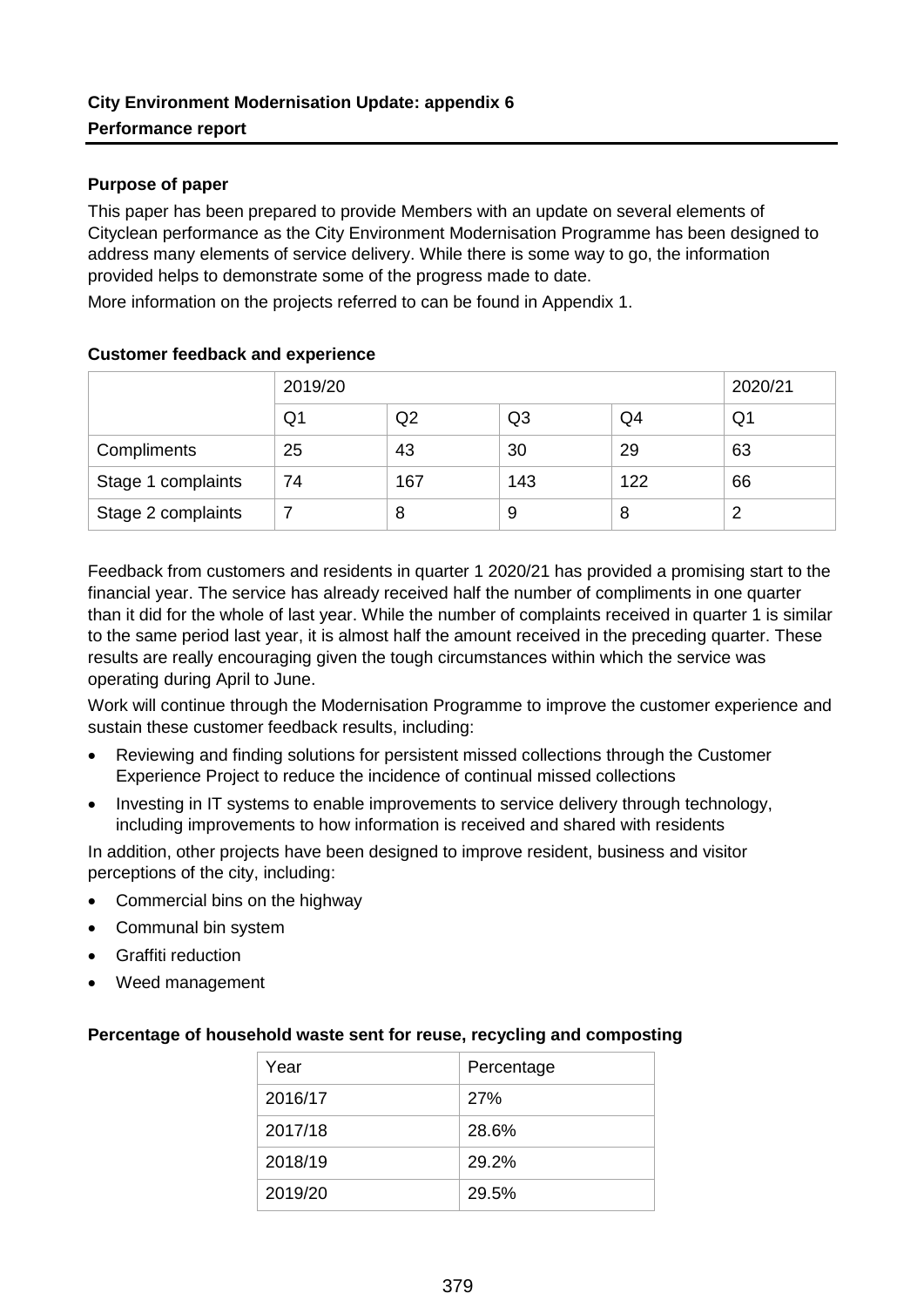While there was only a small increase in the percentage of waste sent for reuse, recycling and composting, many projects within the Modernisation Programme are designed to increase this:

- The Managing Waste Responsibly Project is improving how the council communicates with and educates the city on recycling
- The rollout of more recycling wheelie bins will enable residents to recycle more
- The Keeping the City Clean Review is redesigning the service so it is reliable and resilient to ensure collections are made on the scheduled day, removing the need for recycling materials to be placed in refuse containers if the collection is missed
- The food waste appraisal is looking at options to increase the recycling rate by redirecting food waste away from the residual waste stream

Furthermore, the expansion of the garden waste service will ensure more waste is sent for composting. Cityclean has recently started some waste composition analysis to better understand the types of waste in the refuse stream to develop targeted projects and communication to ensure the right waste is placed in the right container.

| Quarter                 | Missed refuse collections per<br>100,000 collections | Missed recycling collections<br>per 100,000 collections |
|-------------------------|------------------------------------------------------|---------------------------------------------------------|
| April to March 2019     | 171                                                  | 337                                                     |
| April to June 2019      | 159                                                  | 444                                                     |
| April to September 2019 | 402                                                  | 992                                                     |
| April to December 2019  | 354                                                  | 852                                                     |
| April to March 2020     | 395                                                  | 1089                                                    |

#### **Missed collections**

The missed refuse collection rate has increased slightly in the most recent reporting period, though is down from its highest point last year.

Unfortunately, the missed recycling collection rate continues to increase. Responding to the Covid-19 situation had an impact towards the latter part of quarter 4 as collections were suspended from 23/03/2020 to 27/03/2020, with limited collections from 28/03/2020 to 03/04/2020 while the service prioritised refuse over recycling for public health reasons. Missed collections continued to be reported during this time and have been included in the figures.

Also, for both refuse and recycling, responding to the Covid-19 situation impacted on collections towards the latter part of quarter 4. With a significant number of staff in self-isolation, agency staff were deployed to cover rounds who were not as familiar with routes. Furthermore, social distancing measures meant rounds were taking longer to complete, resulting in some work not being completed and leading to missed work.

Projects within the Modernisation Programme are designed to address the poor service in relation to missed collections.

- The Keeping the City Clean Review is redesigning the service, so it is reliable and resilient to ensure collections are made on the scheduled day
- Reviewing and finding solutions for persistent missed collections through the Customer Experience Project will reduce the incidence of continual missed collections from occurring
- Investing in IT systems will enable improvements to service delivery through technology through real-time information being sent to crews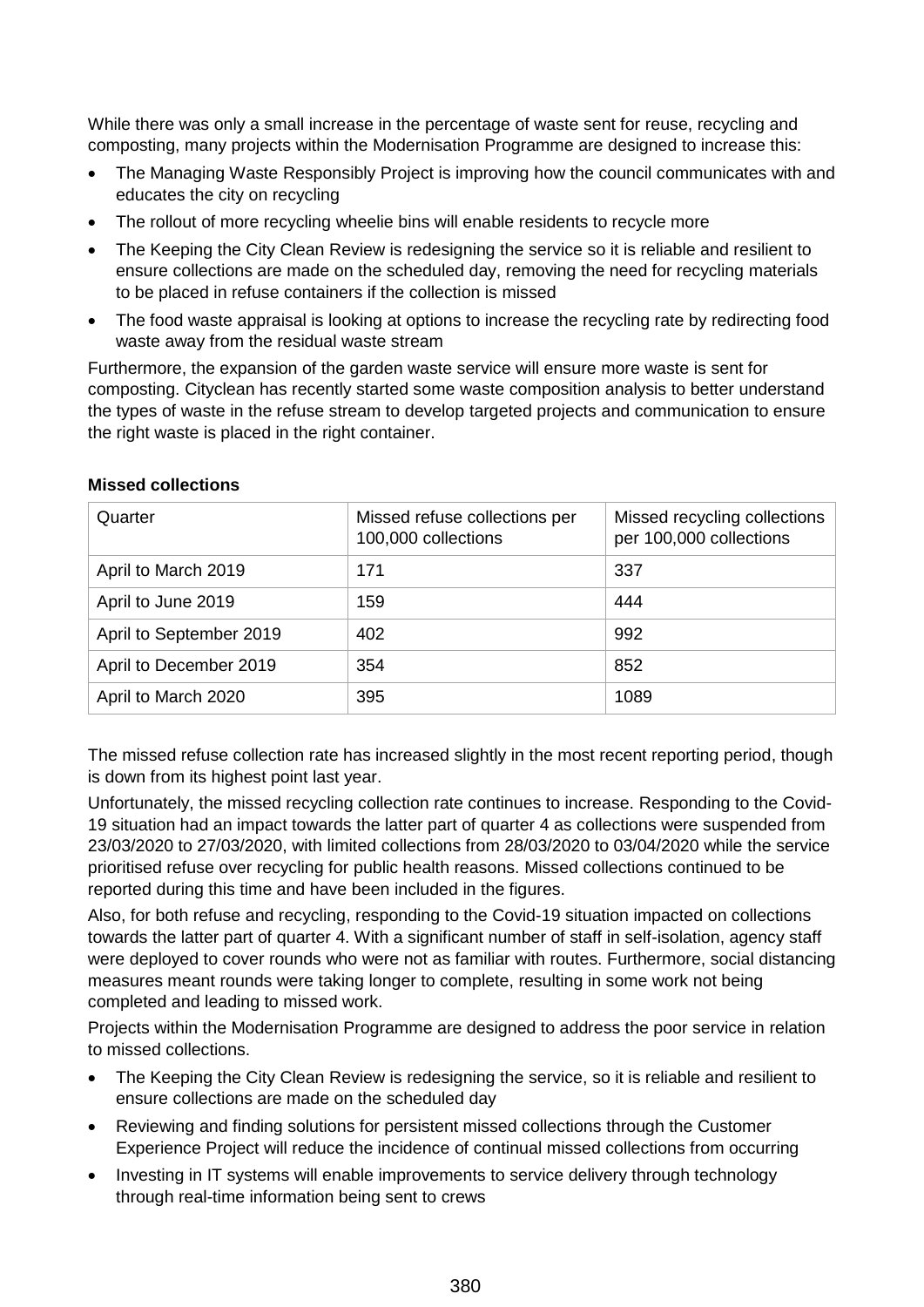# **Percentage of municipal waste landfilled**

| Year    | Percentage |
|---------|------------|
| 2016/17 | 4.9%       |
| 2017/18 | 5.3%       |
| 2018/19 | 4.0%       |
| 2019/20 | 2.5%       |

Disposal of waste to landfill is the least favourable treatment option in terms of environmental impact and cost. Residual waste is generally only disposed to landfill if it cannot be processed by facilities higher up the waste hierarchy, which tends to be composite bulky waste. Brighton & Hove continues to perform well in terms of the low volume of waste which is sent to landfill. For context, in 2018/19, 10.8% of waste from local authorities across England was sent to landfill. For Brighton & Hove, residual waste is sent to the Energy Recovery Facility in Newhaven where it is converted into electricity to power over 25,000 homes.

Cityclean continues to explore any new opportunities with Veolia to reduce the amount of residual waste sent to landfill further.

## **Residual waste**

| Year    | Residual waste per household |
|---------|------------------------------|
| 2016/17 | 601.9kg                      |
| 2017/18 | 575.1kg                      |
| 2018/19 | 561.3kg                      |
| 2019/20 | 552.3kg                      |

The volume of residual waste continues to reduce slightly. Again, many projects within the Modernisation Programme are designed to reduce the amount of residual waste produced in Brighton & Hove:

- The Managing Waste Responsibly Project is improving how the council communicates with and educates the city on recycling. Activities are designed to ensure each type of waste goes in the right waste stream
- The rollout of more recycling wheelie bins will enable residents to recycle more
- The Keeping the City Clean Review is redesigning the service, so it is reliable and resilient to ensure collections are made on the scheduled day, removing the need for recycling materials to be placed in refuse containers if the collection is missed
- The food waste appraisal is looking at options to decrease volume of food waste in the residual waste stream

The expansion of the garden waste service means less green waste should be treated as residual waste.

# **Vehicles off road**

| Quarter | Percentage of vehicles off |
|---------|----------------------------|
|         | road                       |